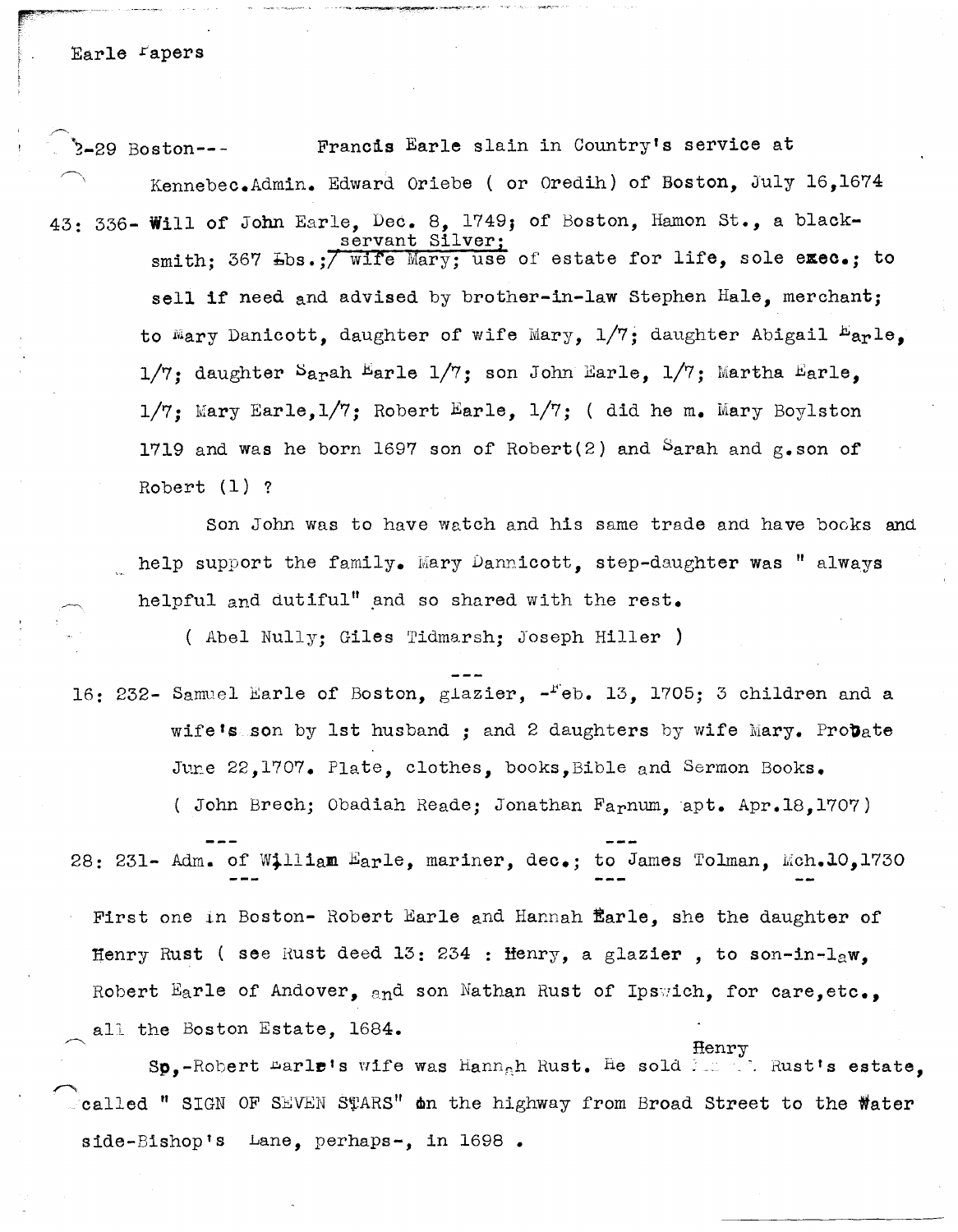## EARLE FAMILY papers  $-2-$

Earle<sup>'</sup>

Children of Robert  $(1)$  and Hannah Rust, were :

John (2), b. Nov. 19, 1664; wife Mary---; did he marry a 2nd wife, Mary Mc Laughlin, Feb.26,1703;no other John in 1682

Margaret (2), b. July 18, 1669

Samuel  $(2)$ , b. Mch.10,1670; m. Lydia Flood, April 20, 1696; she d. May *29, 1696j* he m. 2nd. Mary Candage of Salem, Dec.13,1698; she was a widow with 1 son; they had :

> Mary  $(3)$ , b. Sept. 9,1705 ; m. Capt. John Liscomb of Salem. 1723; was of Newport a while; son Richard (4) was born 1732 in Marblehead; Episcopal Church, Town of Newport, 1740

> > --~-

Robert  $(2)$ , b. May 15, 1673; m. Sarah--

Roger  $(2)$ , b.  $(15)$ , 1673 ( twin)  $\mu$ m. Lydia Travise, Oct. 25, 1694 Hannah  $(2)$ , b. July 1677; m. Darby Ofling, May 26, 1703

Mary (2), b. Bee. 20, 1678; m. In. Needham, June 8, 1708- or maybe Mary m. George Russel, July 15, 1707; and her mother, now a widow, married In. Needham, June 8, 1708.

Elizabeth (2), b. Nov. 16, 1680; d. Oct. 24, 1697

John  $(2)$  Earle and Mary, had :-

Efias (3), b. Sept. 3, 1687

Mary (3), b. July 10, 1688

Nath'l  $(3)$ , b.  $\mu$ ec.20,1691

John (3), b. July 21, 1694

Robert  $(2)$  **Harle and**  $\mathbf{B}_{a}$ **<sub>ra</sub>h---** had :

John  $(3)$ , b. Aug. 21, 1697. he is equally liable as his cousin John  $(3)$ son of John  $(2)$ , to have been married to Mary Boylston. Oct. 29, 1719, as he was 22 and the other John,  $85$ , at that time. Age at death would settle it if the grave is recorded. 1749 estate,  $\frac{1}{4}$